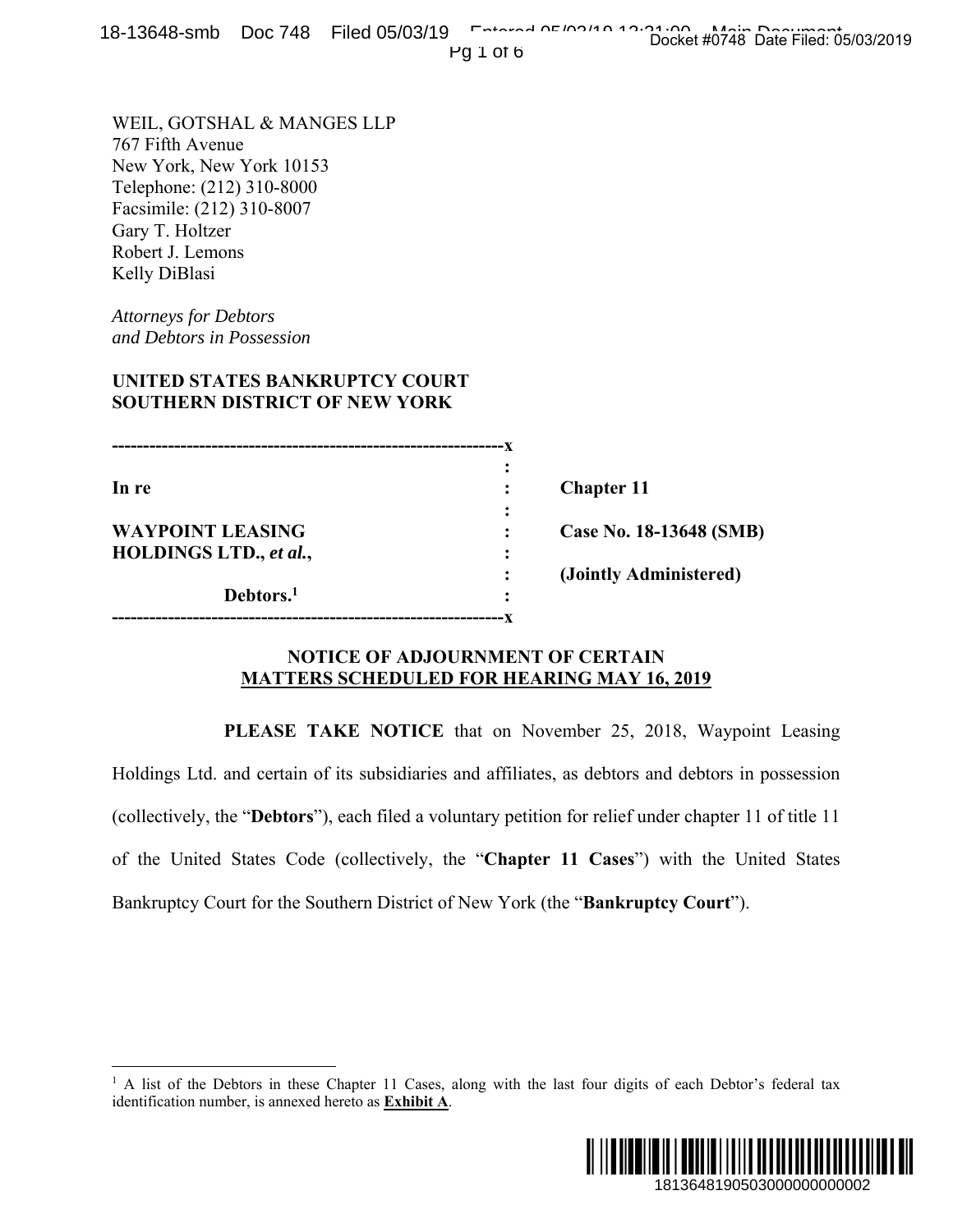**PLEASE TAKE FURTHER NOTICE** that the hearing on the below matters has

been consensually adjourned from May 16, 2019 at 10:00 a.m. (Eastern Time) to **May 21, 2019** 

**at 10:00 a.m. (Eastern Time)**:

- *Application of Debtors Pursuant to 11 U.S.C. § 327, Fed. R. Bankr. P. 2014(a) and 2016, and Local Rules 2014-1 and 2016-1 for Authority to Employ and Retain KPMG as Accounting and Financial Reporting Advisors and Tax Advisors for the Debtors Nunc Pro Tunc to the Petition Date* [ECF No. 329]; and
- *Application of Debtors Pursuant to 11 U.S.C. § 327, Fed. R. Bankr. P. 2014(a) and 2016, and Local Rules 2014-1 and 2016-1 for Authority to Employ and Retain Ernst & Young Chartered Accountants as Irish Operational and Financial Advisors for the Debtors Nunc Pro Tunc to February 1, 2019* [ECF No. 704].

**PLEASE TAKE FURTHER NOTICE** that the deadline by which to respond or

object to the above matters has been extended, solely with respect to the United States Trustee for

Region 2, to **May 15, 2019 at 4:00 p.m. (Eastern Time)**.

**PLEASE TAKE FURTHER NOTICE** that the hearing on May 21, 2019 at 10:00

a.m. (Eastern Time) will be held before the Honorable Stuart M. Bernstein, United States

Bankruptcy Court for the Southern District of New York, Courtroom 723, One Bowling Green,

New York, New York, 10004-1408

Dated: May 3, 2019 New York, New York

> /s/ Kelly DiBlasi WEIL, GOTSHAL & MANGES LLP 767 Fifth Avenue New York, New York 10153 Telephone: (212) 310-8000 Facsimile: (212) 310-8007 Gary T. Holtzer Robert J. Lemons Kelly DiBlasi

*Attorneys for Debtors and Debtors in Possession*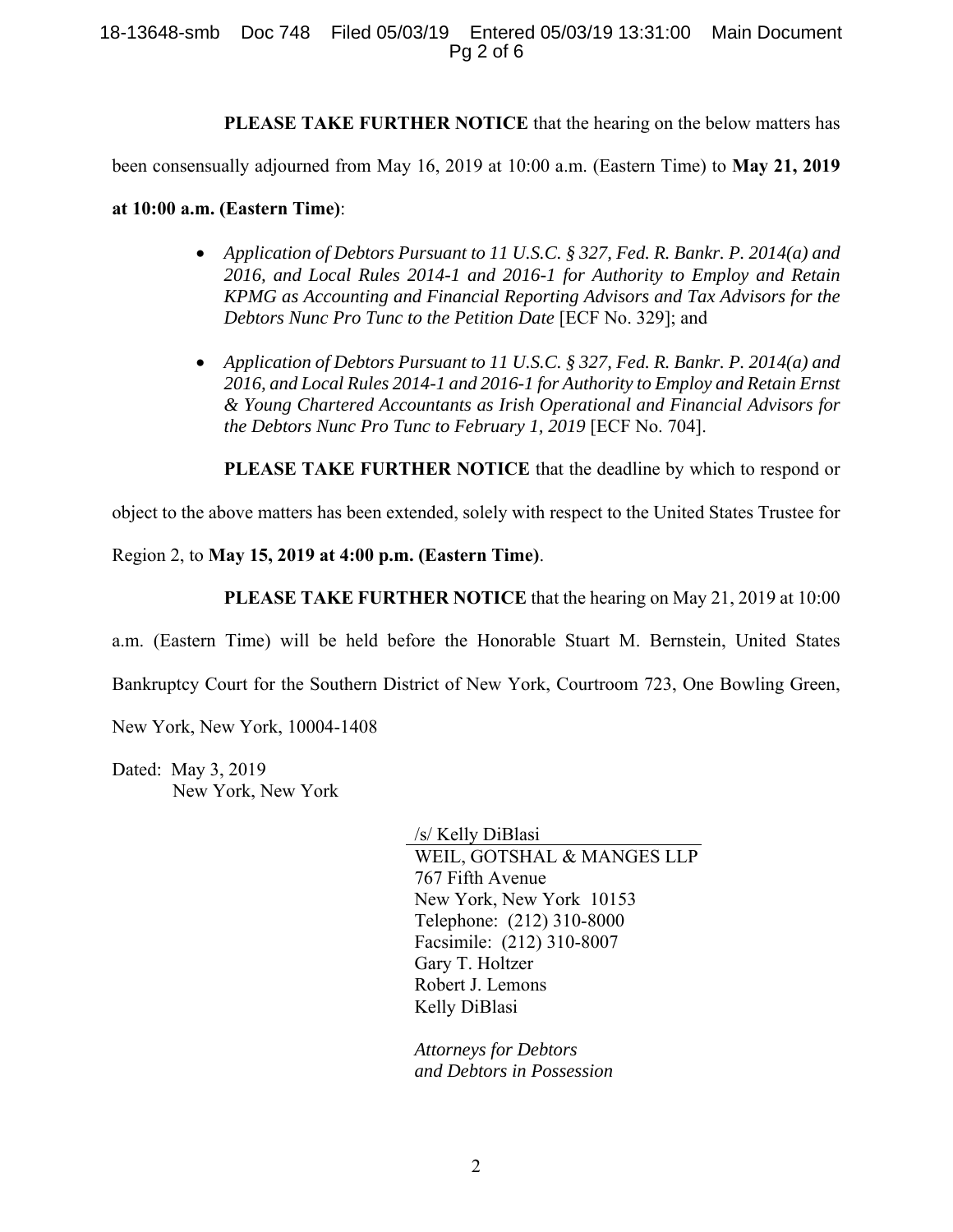18-13648-smb Doc 748 Filed 05/03/19 Entered 05/03/19 13:31:00 Main Document Pg 3 of 6

# **Exhibit A**

**Debtors**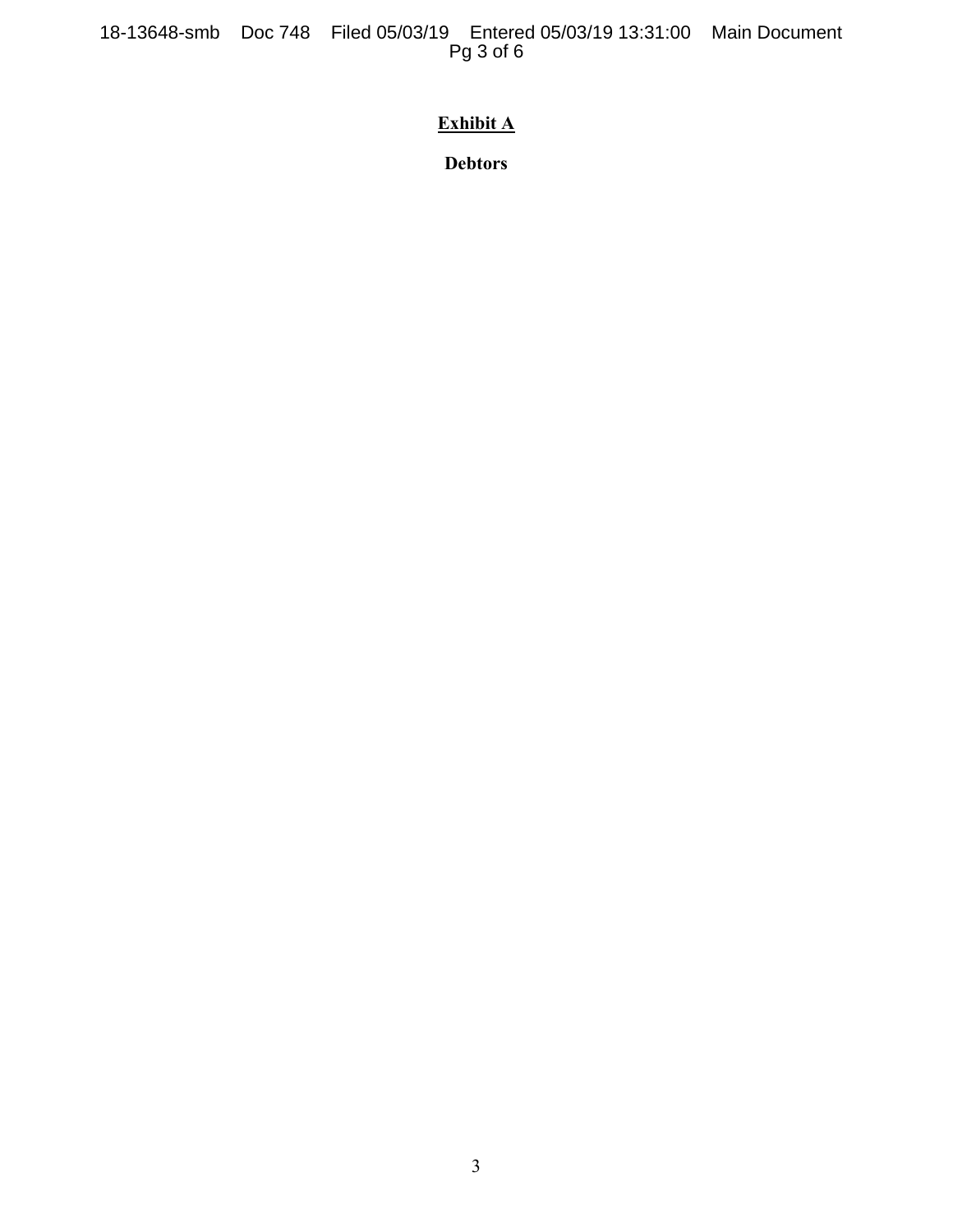### 18-13648-smb Doc 748 Filed 05/03/19 Entered 05/03/19 13:31:00 Main Document Pg 4 of 6

| <b>Debtor</b>                             | Last 4<br>Digits of<br><b>Tax ID</b><br><b>Number</b> | <b>Debtor</b>                                         | Last 4<br>Digits of<br><b>Tax ID</b><br><b>Number</b> |
|-------------------------------------------|-------------------------------------------------------|-------------------------------------------------------|-------------------------------------------------------|
| Waypoint Leasing Holdings Ltd.            | 2899                                                  | <b>MSN 760682 Trust</b>                               | N/A                                                   |
| Waypoint Leasing (Luxembourg)<br>S.à r.l. | 7041                                                  | Waypoint 2916 Business Trust                          | N/A                                                   |
| Waypoint Leasing (Ireland)<br>Limited     | 6600                                                  | <b>MSN 920062 Trust</b>                               | N/A                                                   |
| Waypoint Asset Co 10 Limited              | 2503                                                  | <b>MSN 920125 Trust</b>                               | N/A                                                   |
| MSN 2826 Trust                            | N/A                                                   | <b>MSN 9229 AS</b>                                    | 7652                                                  |
| MSN 2879 Trust                            | N/A                                                   | Waypoint Asset Co 3A Limited                          | 6687                                                  |
| Waypoint Asset Co 11 Limited              | 3073                                                  | <b>MSN 41371 Trust</b>                                | N/A                                                   |
| MSN 2905 Trust                            | N/A                                                   | Waypoint Asset Euro 1A Limited                        | 9804                                                  |
| Waypoint Asset Co 14 Limited              | 1585                                                  | Waypoint Asset Co 1K Limited                          | 2087                                                  |
| Waypoint Asset Co 15 Limited              | 1776                                                  | MSN 4469 Trust                                        | N/A                                                   |
| Waypoint Asset Co 3 Limited               | 3471                                                  | MSN 6655 Trust                                        | N/A                                                   |
| AE Helicopter (5) Limited                 | N/A                                                   | <b>Waypoint Leasing (Luxembourg)</b><br>Euro S.à r.l. | 8928                                                  |
| AE Helicopter (6) Limited                 | N/A                                                   | Waypoint Asset Co 1A Limited                          | 1208                                                  |
| <b>MSN 31141 Trust</b>                    | N/A                                                   | Waypoint Leasing Labuan 1A<br>Limited                 | 2299                                                  |
| <b>MSN 31492 Trust</b>                    | N/A                                                   | Waypoint Asset Co 1C Limited                          | 0827                                                  |
| <b>MSN 36458 Trust</b>                    | N/A                                                   | Waypoint Asset Co 1D Limited                          | 7018                                                  |
| <b>MSN 760543 Trust</b>                   | N/A                                                   | Waypoint Asset Co 1F Limited                          | 6345                                                  |
| <b>MSN 760551 Trust</b>                   | N/A                                                   | Waypoint Asset Co 1G Limited                          | 6494                                                  |
| <b>MSN 760581 Trust</b>                   | N/A                                                   | Waypoint Asset Co 1H Limited                          | 7349                                                  |
| <b>MSN 760628 Trust</b>                   | N/A                                                   | Waypoint Asset Co 1J Limited                          | 7729                                                  |
| <b>MSN 760631 Trust</b>                   | N/A                                                   | <b>MSN 20159 Trust</b>                                | N/A                                                   |
| MSN 6658 Trust                            | N/A                                                   | Waypoint Asset Funding 6 LLC                          | 4964                                                  |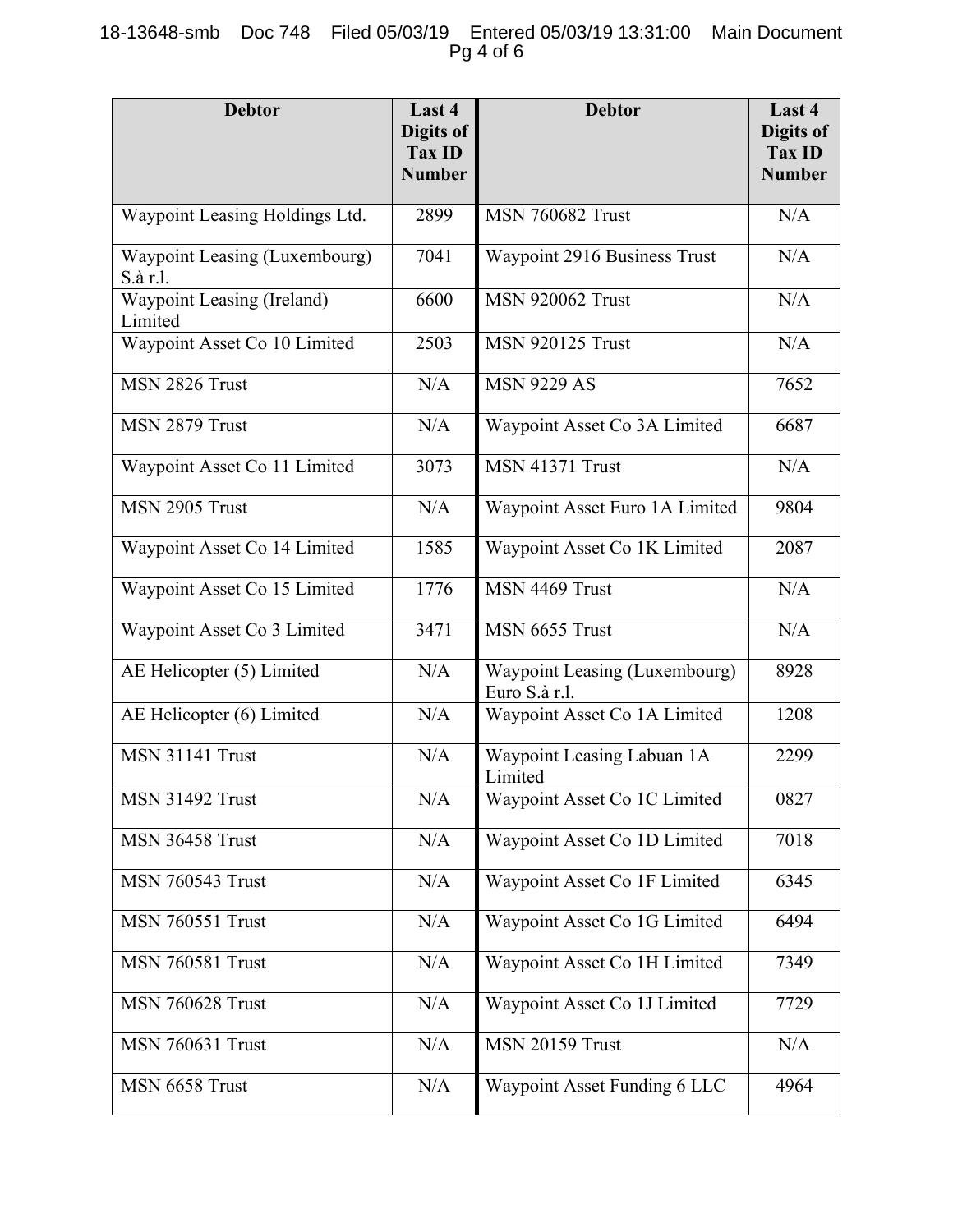## 18-13648-smb Doc 748 Filed 05/03/19 Entered 05/03/19 13:31:00 Main Document Pg 5 of 6

| <b>Debtor</b>                         | Last 4<br>Digits of<br>Tax ID<br><b>Number</b> | <b>Debtor</b>                        | Last 4<br>Digits of<br><b>Tax ID</b><br><b>Number</b> |
|---------------------------------------|------------------------------------------------|--------------------------------------|-------------------------------------------------------|
| Waypoint 760626 Business Trust        | N/A                                            | Waypoint Asset Co 7 Limited          | 9689                                                  |
| MSN 7152 Trust                        | N/A                                            | Waypoint Asset Euro 7A Limited       | 2406                                                  |
| MSN 7172 Trust                        | N/A                                            | Waypoint Asset Co 8 Limited          | 2532                                                  |
| Waypoint Asset Funding 3 LLC          | 4960                                           | <b>MSN 31041 Trust</b>               | N/A                                                   |
| Waypoint Asset Malta Ltd              | 5348                                           | <b>MSN 31203 Trust</b>               | N/A                                                   |
| Waypoint Leasing Labuan 3A<br>Limited | 8120                                           | <b>MSN 31578 Trust</b>               | N/A                                                   |
| Waypoint Leasing UK 3A Limited        | 0702                                           | <b>MSN 760617 Trust</b>              | N/A                                                   |
| Waypoint Asset Co 4 Limited           | 0301                                           | <b>MSN 760624 Trust</b>              | N/A                                                   |
| Waypoint Asset Co 5 Limited           | 7128                                           | <b>MSN 760626 Trust</b>              | N/A                                                   |
| Waypoint Leasing Services LLC         | 8965                                           | <b>MSN 760765 Trust</b>              | N/A                                                   |
| <b>MSN 14786 Trust</b>                | N/A                                            | <b>MSN 920063 Trust</b>              | N/A                                                   |
| MSN 2047 Trust                        | N/A                                            | <b>MSN 920112 Trust</b>              | N/A                                                   |
| MSN 2057 Trust                        | N/A                                            | Waypoint 206 Trust                   | N/A                                                   |
| Waypoint Asset Co 5B Limited          | 2242                                           | Waypoint 407 Trust                   | N/A                                                   |
| Waypoint Leasing UK 5A Limited        | 1970                                           | Waypoint Asset Euro 1B Limited       | 3512                                                  |
| Waypoint Asset Co 6 Limited           | 8790                                           | Waypoint Asset Euro 1C Limited       | 1060                                                  |
| <b>MSN 31042 Trust</b>                | N/A                                            | <b>MSN 20012 Trust</b>               | N/A                                                   |
| <b>MSN 31295 Trust</b>                | N/A                                            | <b>MSN 20022 Trust</b>               | N/A                                                   |
| <b>MSN 31308 Trust</b>                | N/A                                            | <b>MSN 20025 Trust</b>               | N/A                                                   |
| <b>MSN 920119 Trust</b>               | N/A                                            | <b>MSN 920113 Trust</b>              | N/A                                                   |
| Waypoint Asset Funding 8 LLC          | 4776                                           | Waypoint Asset Co Germany<br>Limited | 5557                                                  |
| Waypoint Leasing UK 8A Limited        | 2906                                           | MSN 31046 Trust                      | N/A                                                   |